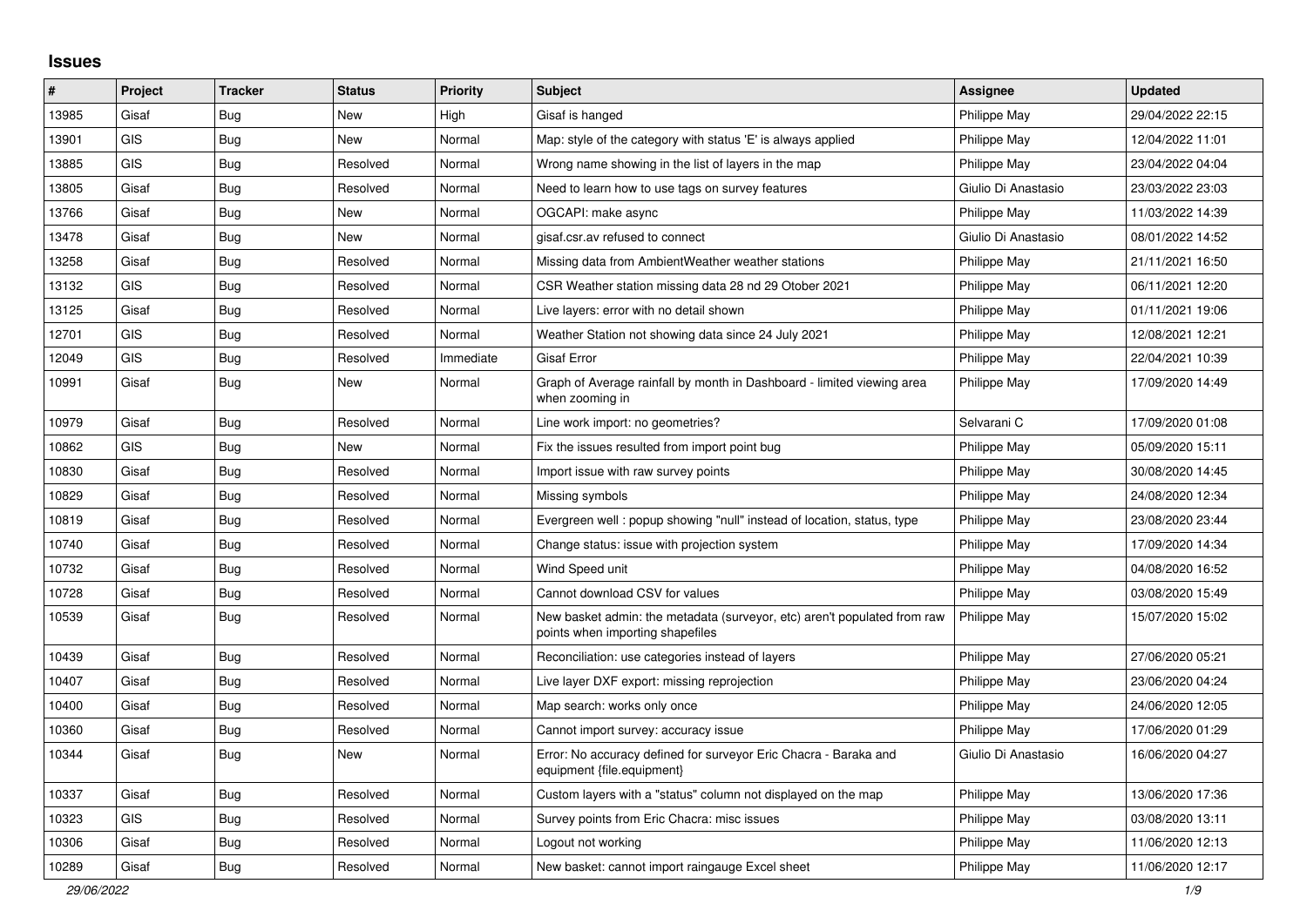| #     | Project    | <b>Tracker</b> | <b>Status</b> | Priority | Subject                                                                                               | Assignee                | <b>Updated</b>   |
|-------|------------|----------------|---------------|----------|-------------------------------------------------------------------------------------------------------|-------------------------|------------------|
| 10228 | Gisaf      | <b>Bug</b>     | New           | Normal   | Telephone box: geopackage error while downloading, geometry wrong in<br>shape file                    | Giulio Di Anastasio     | 28/05/2020 18:09 |
| 10213 | Gisaf      | <b>Bug</b>     | Resolved      | Normal   | Point showing in the reconciliation pop-up but error while reconciling                                | Philippe May            | 26/06/2020 14:37 |
| 10180 | Gisaf      | <b>Bug</b>     | Resolved      | Normal   | Error importing Johan's shapefile                                                                     | Philippe May            | 27/05/2020 15:34 |
| 10170 | <b>GIS</b> | <b>Bug</b>     | <b>New</b>    | Normal   | Fix logout                                                                                            |                         | 23/05/2020 16:48 |
| 10149 | Gisaf      | Bug            | Resolved      | Normal   | Import basket: fix authorization auto import                                                          | Philippe May            | 09/06/2020 23:09 |
| 10140 | Gisaf      | Bug            | New           | Normal   | Admin: sort out manager role                                                                          | Philippe May            | 19/05/2020 19:22 |
| 10125 | Gisaf      | Bug            | Resolved      | Normal   | Feature with Status other than existing, not showing in the map (example:<br>future building outline) | <b>Philippe May</b>     | 20/05/2020 04:05 |
| 10123 | Gisaf      | <b>Bug</b>     | Resolved      | Normal   | Basket Upload: store not saved                                                                        | Philippe May            | 19/05/2020 17:36 |
| 10122 | Gisaf      | Bug            | Resolved      | Normal   | Reconciliation: missing categories                                                                    | Philippe May            | 19/05/2020 02:53 |
| 9603  | Gisaf      | Bug            | New           | Normal   | Map: clean memory after removing layer                                                                | <b>Philippe May</b>     | 20/01/2020 13:05 |
| 9602  | Gisaf      | Bug            | Resolved      | Normal   | Map: ability to cancel download                                                                       | Philippe May            | 20/01/2020 18:32 |
| 9519  | Gisaf      | Bug            | Resolved      | Normal   | Map info: fix icons                                                                                   | Philippe May            | 02/01/2020 13:11 |
| 9493  | Gisaf      | <b>Bug</b>     | Resolved      | Normal   | Plotly png download resize frame                                                                      | Philippe May            | 26/12/2019 16:37 |
| 9468  | Gisaf      | <b>Bug</b>     | Feedback      | Normal   | "Find my Location" button on map returns strange result !!                                            | <b>Richard Presley</b>  | 20/12/2019 19:36 |
| 9465  | Gisaf      | Bug            | Resolved      | Normal   | Export plots to PNG missing axis labels                                                               | Philippe May            | 08/01/2020 11:35 |
| 9036  | Gisaf      | <b>Bug</b>     | Resolved      | Normal   | Fix login indicator                                                                                   | Philippe May            | 03/10/2019 15:15 |
| 8763  | <b>GIS</b> | <b>Bug</b>     | New           | Normal   | Calculation of Run-off volume and Vegetation classification                                           |                         | 05/08/2019 11:16 |
| 8756  | Gisaf      | <b>Bug</b>     | Resolved      | Normal   | Map: handle errors when layers (eg, in base maps) don't actually exist                                | Philippe May            | 02/08/2019 16:40 |
| 8231  | Gisaf      | <b>Bug</b>     | Resolved      | Normal   | Fix status in table definition of new categories                                                      | Philippe May            | 03/05/2019 17:26 |
| 7957  | <b>GIS</b> | <b>Bug</b>     | Feedback      | High     | Export polygon shapefiles do not show "holes"                                                         | Philippe May            | 04/04/2019 16:14 |
| 7937  | GIS        | <b>Bug</b>     | Resolved      | Normal   | Retention wall is not properly display in GIS,                                                        | Pushparaj Muthukrishnan | 23/03/2019 15:52 |
| 7584  | Gisaf      | <b>Bug</b>     | In Progress   | Normal   | Error with large integers (graphql)                                                                   | Philippe May            | 20/09/2019 10:52 |
| 7554  | GIS        | <b>Bug</b>     | Resolved      | Normal   | Cannot auto import points for project RZ                                                              | Philippe May            | 04/02/2019 16:31 |
| 7552  | <b>GIS</b> | <b>Bug</b>     | Resolved      | Normal   | error in auto import of raw points to point shapefiles                                                | Philippe May            | 05/02/2019 11:13 |
| 7551  | GIS        | Bug            | Resolved      | Normal   | error while downloading shapefiles from gisaf                                                         | Philippe May            | 06/02/2019 09:10 |
| 7243  | GIS        | Bug            | Resolved      | Normal   | Cannot view well level for some well                                                                  | Bala Ramachandran       | 11/12/2018 15:21 |
| 6538  | Gisaf      | Bug            | New           | Normal   | Well level: improve the form and input processing (dry checkbox)                                      | Philippe May            | 12/03/2019 11:09 |
| 6090  | Gisaf      | Bug            | New           | Low      | Polygon rendering issue                                                                               | Philippe May            | 07/03/2019 16:24 |
| 5988  | Gisaf      | <b>Bug</b>     | Resolved      | Normal   | problem with the flow from origin of wastewater to the component                                      | Philippe May            | 08/06/2018 15:14 |
| 5974  | Gisaf      | Bug            | Resolved      | Normal   | Issues in uploading readings into GISAF using interface                                               | Philippe May            | 06/02/2019 09:25 |
| 3368  | <b>GIS</b> | <b>Bug</b>     | Resolved      | Urgent   | Cannot upload data                                                                                    | Philippe May            | 21/12/2016 12:10 |
| 14090 | GIS        | Feature        | Resolved      | Normal   | Move to SDDs after failure of one HDD in the RAID array of the domUs                                  | Philippe May            | 27/05/2022 16:28 |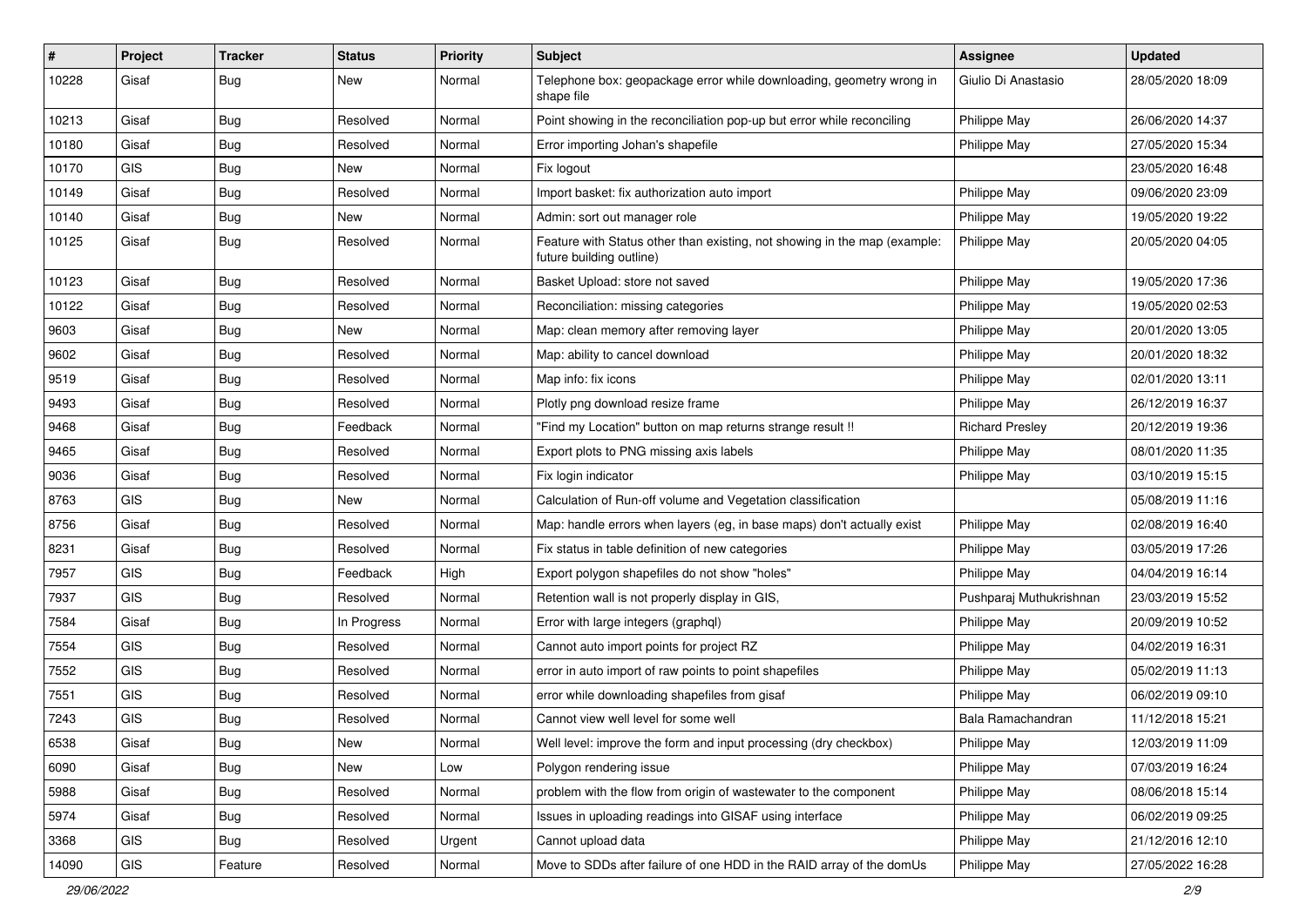| #     | Project                                | Tracker | <b>Status</b> | <b>Priority</b> | Subject                                                           | <b>Assignee</b>     | <b>Updated</b>   |
|-------|----------------------------------------|---------|---------------|-----------------|-------------------------------------------------------------------|---------------------|------------------|
| 13968 | Geomatic<br>studio models<br>for Gisaf | Feature | Resolved      | Normal          | Create layers and all for the LB records                          | Philippe May        | 28/04/2022 17:18 |
| 13597 | <b>GIS</b>                             | Feature | New           | Normal          | Courage well: tags to add after publishing                        | Giulio Di Anastasio | 03/02/2022 17:14 |
| 12976 | <b>GIS</b>                             | Feature | <b>New</b>    | Normal          | Weather Station not recording data on 3rd October 2021            | Giulio Di Anastasio | 05/10/2021 23:07 |
| 12714 | Gisaf                                  | Feature | New           | Normal          | Dana well correction factor changed                               | Giulio Di Anastasio | 21/09/2021 12:57 |
| 12646 | Geomatic<br>studio models<br>for Gisaf | Feature | New           | Normal          | Add and import new data from Johan for OFC                        | Philippe May        | 01/08/2021 19:46 |
| 12491 | Gisaf                                  | Feature | Resolved      | Normal          | Measure distances on the map                                      | Philippe May        | 11/07/2021 11:51 |
| 12075 | <b>GIS</b>                             | Feature | Resolved      | High            | CSR Weather Station not showing since 22 of april 2021            | Philippe May        | 29/04/2021 15:34 |
| 11907 | Gisaf                                  | Feature | Resolved      | Normal          | Allow specific project list for custom models                     | Philippe May        | 19/03/2021 16:13 |
| 11762 | Gisaf                                  | Feature | Resolved      | Normal          | Switch from Mapbox to Maplibre                                    | Philippe May        | 20/11/2021 15:21 |
| 11678 | Geomatic<br>studio models<br>for Gisaf | Feature | New           | Normal          | Add new models for AVES                                           | Philippe May        | 02/02/2021 12:13 |
| 11649 | Gisaf                                  | Feature | Resolved      | Normal          | Wells timeline dashboard misc. improvements                       | Philippe May        | 27/01/2021 15:47 |
| 11577 | Gisaf                                  | Feature | Resolved      | Normal          | Dashboard: multiple sections per page                             | Philippe May        | 27/01/2021 12:37 |
| 11486 | <b>GIS</b>                             | Feature | New           | Normal          | Button Labels for wells details                                   | Philippe May        | 21/12/2020 10:26 |
| 11449 | Gisaf                                  | Feature | Resolved      | Normal          | Strip extra characters when importing survey CSV files            | Philippe May        | 10/12/2020 01:06 |
| 11441 | Geomatic<br>studio models<br>for Gisaf | Feature | New           | Normal          | Add models for AVES                                               |                     | 07/12/2020 16:42 |
| 11329 | <b>GIS</b>                             | Feature | New           | Normal          | <b>Boundary Stones Updation</b>                                   | Giulio Di Anastasio | 12/11/2020 18:03 |
| 10948 | Gisaf                                  | Feature | Resolved      | Normal          | Add WMS3 server capabilities (with pygeoapi)                      | Philippe May        | 14/09/2020 16:59 |
| 10920 | Gisaf                                  | Feature | Resolved      | Normal          | Add option to display labels on the map                           | Philippe May        | 07/09/2020 11:54 |
| 10741 | Gisaf                                  | Feature | Resolved      | Normal          | Add a way for changing status of a feature, given its original id | Philippe May        | 16/09/2020 17:35 |
| 10675 | Gisaf                                  | Feature | Resolved      | Normal          | Add attribution on map                                            | Philippe May        | 04/07/2021 13:58 |
| 10569 | Gisaf                                  | Feature | Resolved      | Normal          | Well Masterfile/Repository                                        | Philippe May        | 19/12/2020 17:10 |
| 10536 | Gisaf                                  | Feature | Resolved      | Normal          | Migrate PlottableModel.Actions.download csv value to plugins      | Philippe May        | 15/07/2020 15:07 |
| 10331 | Gisaf                                  | Feature | Resolved      | Normal          | Reconciliation: sort layer by alphabetical order                  | Philippe May        | 12/06/2020 17:45 |
| 10182 | Gisaf                                  | Feature | Resolved      | Normal          | Function to change status of surveyed features                    | Philippe May        | 15/07/2020 15:10 |
| 10152 | Gisaf                                  | Feature | Resolved      | Normal          | wells list in Measures Tab with only wells having measures        | Philippe May        | 10/06/2020 15:05 |
| 10151 | GIS                                    | Feature | Resolved      | Normal          | PG ADMIN installation on server                                   | Philippe May        | 23/05/2020 12:04 |
| 10014 | Gisaf                                  | Feature | Resolved      | Normal          | Interity checks                                                   | Philippe May        | 19/05/2020 19:23 |
| 9944  | Gisaf                                  | Feature | Resolved      | Normal          | Admin: manage categories                                          | Philippe May        | 10/04/2020 12:06 |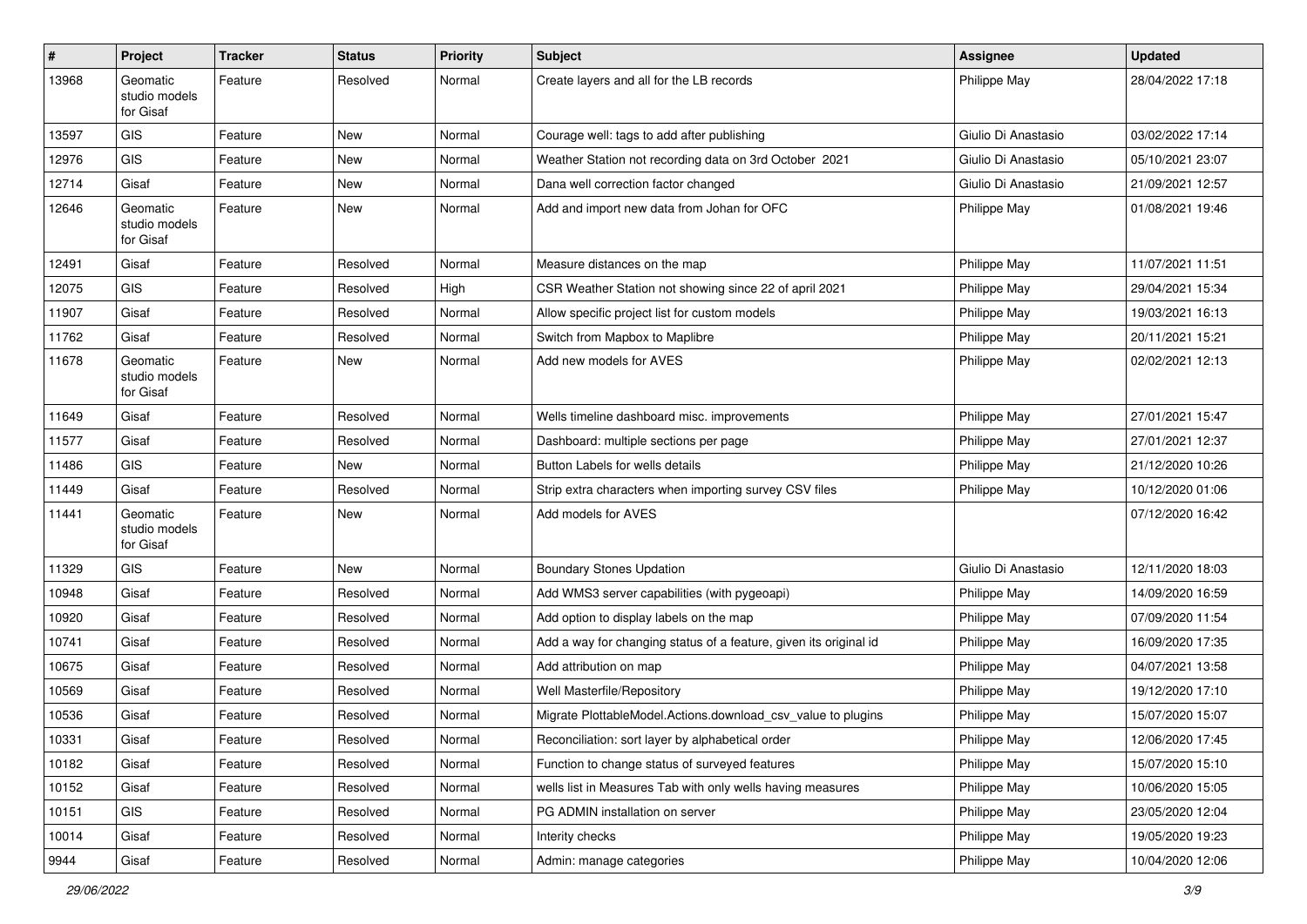| $\sharp$ | Project                                | <b>Tracker</b> | <b>Status</b> | <b>Priority</b> | Subject                                                                              | <b>Assignee</b>         | <b>Updated</b>   |
|----------|----------------------------------------|----------------|---------------|-----------------|--------------------------------------------------------------------------------------|-------------------------|------------------|
| 9789     | Gisaf                                  | Feature        | New           | Normal          | Login: put in a dialog                                                               | Philippe May            | 28/02/2020 04:28 |
| 9749     | Gisaf                                  | Feature        | New           | Normal          | Strip extra characters in graphQL queries                                            | Philippe May            | 07/09/2020 12:48 |
| 9563     | Gisaf                                  | Feature        | Resolved      | Normal          | Live layers: add option to link to a map feature                                     | Philippe May            | 12/01/2020 22:22 |
| 9538     | Gisaf                                  | Feature        | New           | Normal          | Download shapefile of raw survey points facility - TO BE REMOVED?                    | Philippe May            | 07/01/2020 14:35 |
| 9534     | Gisaf                                  | Feature        | Resolved      | Normal          | GeoJson store: systematically use geodataframes                                      | Philippe May            | 07/01/2020 16:51 |
| 9517     | Gisaf                                  | Feature        | Resolved      | Normal          | Tags: add location                                                                   | Philippe May            | 03/01/2020 11:54 |
| 9516     | Gisaf                                  | Feature        | Resolved      | Normal          | Map: add option to grab link to the selected feature                                 | Philippe May            | 02/01/2020 15:42 |
| 9510     | Gisaf                                  | Feature        | Resolved      | Normal          | Automatically resample to daily when there's too much data                           | Philippe May            | 01/01/2020 14:12 |
| 9509     | Gisaf                                  | Feature        | Resolved      | Normal          | Update angular-plotly to 1.5.0                                                       | Philippe May            | 04/01/2020 12:05 |
| 9220     | GIS                                    | Feature        | Resolved      | High            | Setting the daily resampling of weather data starting from 8.30 am                   | Philippe May            | 08/01/2020 17:57 |
| 8721     | Gisaf                                  | Feature        | New           | Normal          | Survey data basket: handle the case when more than one file in the basket<br>per day | Philippe May            | 14/10/2020 17:01 |
| 8669     | Gisaf                                  | Feature        | Resolved      | Normal          | Groups of map layers                                                                 | Philippe May            | 26/07/2019 10:51 |
| 8630     | Gisaf                                  | Feature        | Resolved      | Normal          | Map: add option for filter with status                                               | Philippe May            | 10/07/2019 16:49 |
| 8262     | GIS                                    | Feature        | New           | Normal          | Change points into MISTAKES for updated cycle path and MM fence                      | Pushparaj Muthukrishnan | 09/05/2019 14:59 |
| 8060     | GIS                                    | Feature        | Resolved      | Normal          | Compilation of data on wells including elevation and CF (correction Factor)          | Debojyoti Mallick       | 13/05/2019 15:56 |
| 7817     | GIS                                    | Feature        | <b>New</b>    | Normal          | Updating dates for 66 records in the Benches attribute table.                        | Pavneet Kaur            | 15/03/2019 15:03 |
| 7776     | GIS                                    | Feature        | New           | High            | Text on IZ CAD file                                                                  | Pavneet Kaur            | 26/02/2019 12:57 |
| 7763     | GIS                                    | Feature        | Feedback      | Normal          | Infrastructure: migrate old-admin to the same server than gisaf                      | Philippe May            | 25/02/2019 11:11 |
| 7725     | Geomatic<br>studio models<br>for Gisaf | Feature        | Resolved      | Normal          | Add a button for generating reports                                                  | Philippe May            | 25/02/2019 13:08 |
| 7711     | Geomatic<br>studio models<br>for Gisaf | Feature        | Resolved      | Normal          | Add fields to component types                                                        | Philippe May            | 25/02/2019 13:06 |
| 7710     | Geomatic<br>studio models<br>for Gisaf | Feature        | Resolved      | Normal          | Add fields to the individual components                                              | Philippe May            | 25/02/2019 13:07 |
| 7709     | Geomatic<br>studio models<br>for Gisaf | Feature        | Resolved      | Normal          | Waste water treatment plant improvements                                             | Philippe May            | 19/03/2019 23:58 |
| 7696     | Geomatic<br>studio models<br>for Gisaf | Feature        | Resolved      | Normal          | HT Cables shapefile from Johan                                                       | Philippe May            | 25/02/2019 18:54 |
| 7527     | Gisaf                                  | Feature        | Resolved      | Normal          | Give an option to resample data for graphs (eg. rain gauge)                          | Philippe May            | 07/03/2019 16:24 |
| 7379     | Gisaf                                  | Feature        | New           | Low             | Make Gisaf installable (Progressive Web App)                                         | Philippe May            | 02/02/2019 10:27 |
| 6099     | Gisaf                                  | Feature        | New           | Low             | Sanic/Gino admin                                                                     | Philippe May            | 07/03/2019 16:24 |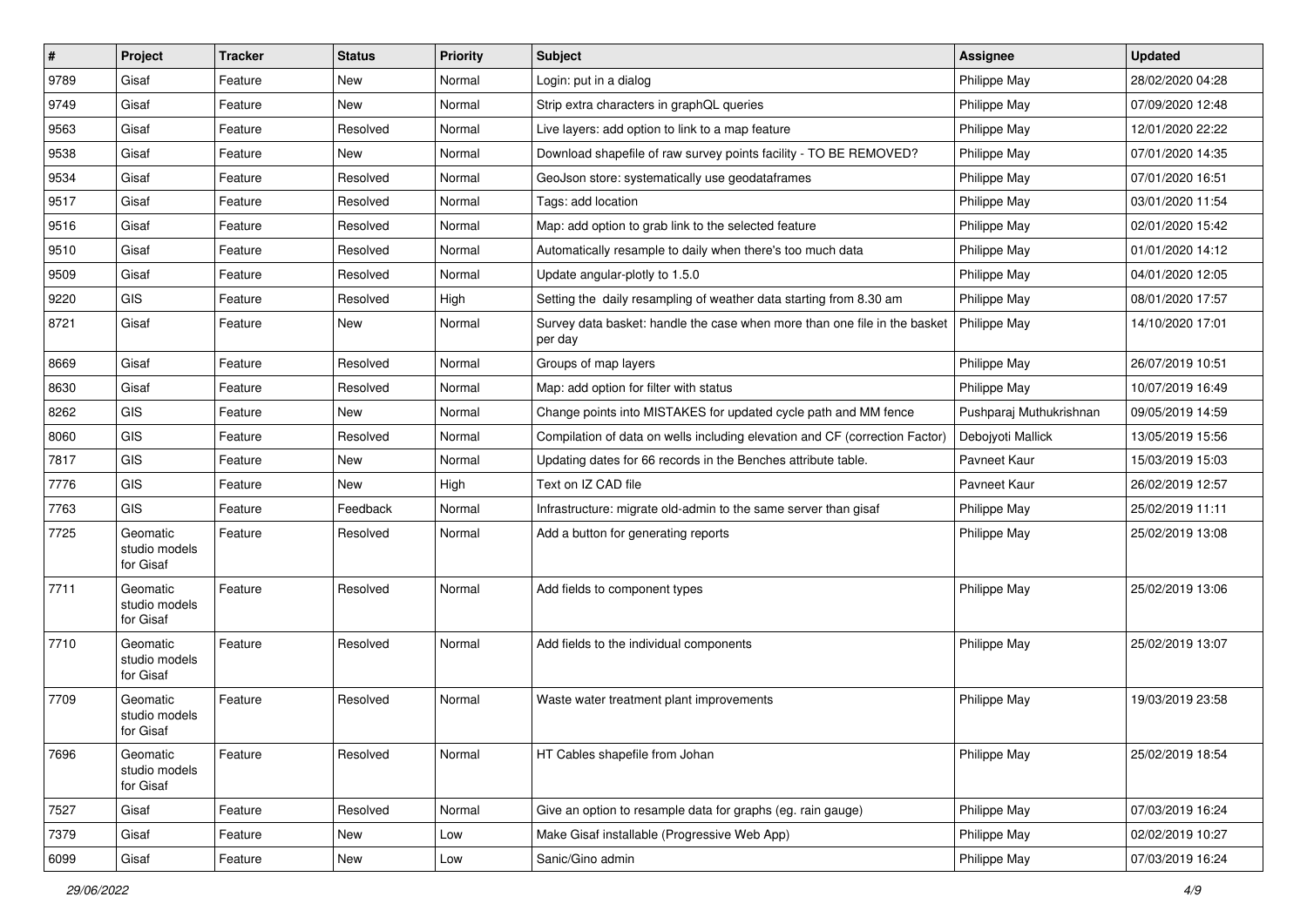| $\vert$ # | Project    | <b>Tracker</b> | <b>Status</b> | <b>Priority</b> | Subject                                                             | <b>Assignee</b>         | <b>Updated</b>   |
|-----------|------------|----------------|---------------|-----------------|---------------------------------------------------------------------|-------------------------|------------------|
| 5618      | Gisaf      | Feature        | Resolved      | Low             | Export layers as DXF                                                | Philippe May            | 05/03/2019 12:42 |
| 5033      | Gisaf      | Feature        | Resolved      | Normal          | Add an option to display a base line in the bar charts              | Philippe May            | 04/01/2018 01:09 |
| 3472      | Gisaf      | Feature        | Resolved      | Normal          | Weather station graphs: choice of parameters                        | Philippe May            | 10/03/2019 14:52 |
| 14072     | <b>GIS</b> | Support        | Resolved      | Urgent          | Gisaf very slow                                                     | Philippe May            | 19/05/2022 02:29 |
| 13991     | <b>GIS</b> | Support        | In Progress   | High            | Gisaf is again hung                                                 | Philippe May            | 30/04/2022 14:01 |
| 13982     | <b>GIS</b> | Support        | Resolved      | Normal          | Update server's storage                                             | Philippe May            | 06/05/2022 14:38 |
| 13952     | Gisaf      | Support        | Resolved      | Normal          | Gisaf isn't Connecting                                              | Philippe May            | 25/04/2022 11:27 |
| 13883     | <b>GIS</b> | Support        | Resolved      | Urgent          | Gisaf not responding - Possible issue with tag editing?             | Philippe May            | 07/04/2022 19:34 |
| 13847     | GIS        | Support        | New           | Urgent          | Gisaf not responding                                                | Philippe May            | 01/04/2022 17:08 |
| 13822     | <b>GIS</b> | Support        | Feedback      | Normal          | Need a Login id and password to a Gisaf for entering the tag value. | Pushparaj Muthukrishnan | 27/03/2022 16:47 |
| 13763     | <b>GIS</b> | Support        | Resolved      | Normal          | Gisaf not responding                                                | Philippe May            | 11/03/2022 13:03 |
| 13681     | Gisaf      | Support        | Resolved      | Normal          | Gisaf isn't Connecting                                              | Philippe May            | 19/02/2022 11:01 |
| 13642     | Gisaf      | Support        | Resolved      | Urgent          | Electrical problems: Server down                                    | Philippe May            | 15/02/2022 09:38 |
| 13447     | <b>GIS</b> | Support        | Resolved      | Urgent          | Server down due to electrical power cut                             | Philippe May            | 31/12/2021 17:14 |
| 13445     | <b>GIS</b> | Support        | New           | Normal          | Jupyter notebook for rnoff calculation: kernel not connecting       | Giulio Di Anastasio     | 03/02/2022 17:22 |
| 13259     | <b>GIS</b> | Support        | New           | Normal          | Wrong data from CSR AmbientWeather weather station                  | Giulio Di Anastasio     | 03/02/2022 16:31 |
| 13235     | <b>GIS</b> | Support        | Resolved      | Normal          | Server hardware failure (sdc hard drive)                            | Philippe May            | 19/11/2021 17:59 |
| 13203     | <b>GIS</b> | Support        | In Progress   | Normal          | Redis server: fix warning relarted to memory allocation             | Philippe May            | 12/11/2021 13:03 |
| 13202     | Gisaf      | Support        | Resolved      | Normal          | Gisaf is showing error                                              | Philippe May            | 12/11/2021 12:59 |
| 13107     | Gisaf      | Support        | New           | Normal          | Errors                                                              | Bala Ramachandran       | 27/10/2021 19:31 |
| 13106     | Gisaf      | Support        | New           | Normal          | Errors                                                              | Bala Ramachandran       | 27/10/2021 17:02 |
| 13090     | Gisaf      | Support        | Resolved      | Normal          | Importing error in new admin                                        | Philippe May            | 28/10/2021 11:00 |
| 13068     | <b>GIS</b> | Support        | Resolved      | Normal          | Migrate gisaf VM to bullseye                                        | Philippe May            | 25/10/2021 17:28 |
| 12895     | <b>GIS</b> | Support        | Resolved      | Normal          | Migrate backups to Bung                                             | Philippe May            | 12/11/2021 00:36 |
| 12867     | GIS        | Support        | In Progress   | Normal          | Upgrade server (all virtual machines) to Debian bullseye            | Philippe May            | 25/10/2021 17:34 |
| 12850     | <b>GIS</b> | Support        | New           | Normal          | Mistakenly deleted ticket about PgAdmin                             | Giulio Di Anastasio     | 08/09/2021 12:50 |
| 12688     | Gisaf      | Support        | Resolved      | Normal          | Layers are not visible                                              | Philippe May            | 10/08/2021 10:03 |
| 12051     | GIS        | Support        | New           | Normal          | Update pgadmin                                                      | Philippe May            | 22/04/2021 12:57 |
| 11966     | Gisaf      | Support        | New           | Normal          | <b>QGIS Graphical Modeler</b>                                       | Giulio Di Anastasio     | 16/04/2021 13:09 |
| 11933     | Gisaf      | Support        | Resolved      | Normal          | Importing Error                                                     |                         | 30/03/2021 14:55 |
| 11898     | <b>GIS</b> | Support        | New           | Normal          | Add Aurogreen Weather Station                                       | Philippe May            | 17/03/2021 12:10 |
| 11886     | Gisaf      | Support        | Resolved      | Normal          | Pandas resample deprecation warning                                 | Philippe May            | 16/03/2021 12:49 |
| 11715     | GIS        | Support        | New           | Normal          | Evaluation of Pastas as an data analysis tool for well levels       | Giulio Di Anastasio     | 08/02/2021 12:01 |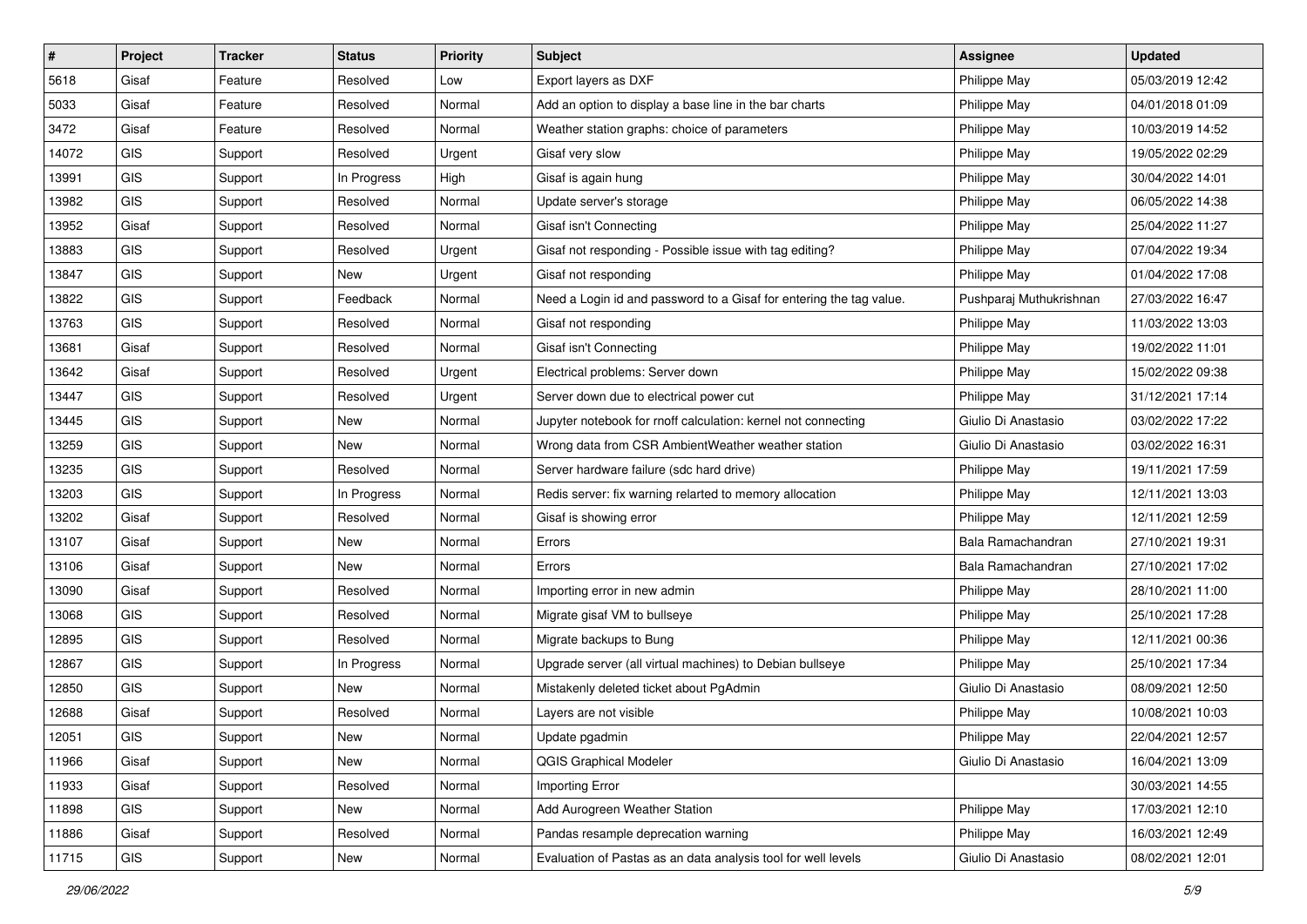| #     | Project    | <b>Tracker</b> | <b>Status</b> | Priority | <b>Subject</b>                                                                   | <b>Assignee</b>     | <b>Updated</b>   |
|-------|------------|----------------|---------------|----------|----------------------------------------------------------------------------------|---------------------|------------------|
| 11691 | Gisaf      | Support        | Resolved      | Normal   | Error on when importing geopackage                                               | Selvarani C         | 18/03/2021 11:28 |
| 11497 | <b>GIS</b> | Support        | New           | Normal   | Add log book information to raingauges, etc                                      | Giulio Di Anastasio | 21/12/2020 14:54 |
| 11457 | Gisaf      | Support        | Resolved      | Normal   | Building Shed and Retaining Walls are not showing in a map                       | Philippe May        | 14/12/2020 19:52 |
| 11262 | Gisaf      | Support        | Resolved      | Normal   | importing Error                                                                  |                     | 04/11/2020 14:49 |
| 11260 | Gisaf      | Support        | Resolved      | Normal   | Reconciliation is not happening                                                  |                     | 03/11/2020 11:32 |
| 11081 | Gisaf      | Support        | <b>New</b>    | Normal   | Gisaf doesn't allowed multiple reconciliation                                    | Philippe May        | 01/10/2020 15:00 |
| 11071 | Gisaf      | Support        | New           | Normal   | Reconciliation: cannot find some points                                          | Philippe May        | 01/10/2020 13:03 |
| 10693 | <b>GIS</b> | Support        | Resolved      | Normal   | Wrong geometry type for category R54                                             | Philippe May        | 30/07/2020 12:00 |
| 10364 | Gisaf      | Support        | <b>New</b>    | Normal   | Reconcile the reconciliations                                                    | Philippe May        | 17/06/2020 17:27 |
| 10322 | GIS        | Support        | New           | Normal   | Resume the basket imports, and review of the new admin baskets                   | Giulio Di Anastasio | 11/06/2020 17:17 |
| 10291 | <b>GIS</b> | Support        | In Progress   | Normal   | Vacuum DB at reboot                                                              | Philippe May        | 29/10/2021 11:44 |
| 10224 | Gisaf      | Support        | Resolved      | Normal   | Update gs.basemaps in Jupyter notebooks                                          | Philippe May        | 14/06/2021 16:15 |
| 10214 | Gisaf      | Support        | New           | Normal   | <b>Multiple Reconciliations</b>                                                  | Philippe May        | 27/05/2020 16:12 |
| 10153 | <b>GIS</b> | Support        | Resolved      | Normal   | Postgis access for Selvarani in QGis                                             | Philippe May        | 23/05/2020 12:05 |
| 9736  | <b>GIS</b> | Support        | New           | High     | Enter correct day and time of the measurements of the wells                      | Bala Ramachandran   | 18/02/2020 17:23 |
| 9592  | Gisaf      | Support        | Resolved      | Urgent   | Follow up migration                                                              | Philippe May        | 19/01/2020 13:42 |
| 9483  | Gisaf      | Support        | New           | Normal   | Performance: writing gpkg is slower than shapefiles                              | Philippe May        | 08/01/2020 11:15 |
| 9466  | Gisaf      | Support        | Resolved      | Normal   | Rename "altitude" to "elevation"                                                 | Philippe May        | 08/01/2020 11:27 |
| 9463  | <b>GIS</b> | Support        | Resolved      | Normal   | Setup a weather station in Kalpana                                               | Philippe May        | 02/11/2021 15:08 |
| 9292  | <b>GIS</b> | Support        | Resolved      | Normal   | Server upgrade to buster                                                         | Philippe May        | 13/11/2019 12:29 |
| 8787  | <b>GIS</b> | Support        | New           | Normal   | In Wastless P49 points are in text, we can't able to upload in gsaf              | Giulio Di Anastasio | 13/08/2019 17:10 |
| 8504  | GIS        | Support        | Resolved      | Normal   | Clean data from the weather station                                              | Philippe May        | 04/07/2019 17:05 |
| 8450  | GIS        | Support        | Resolved      | Normal   | Unable to Load Jupyter Lab                                                       | Philippe May        | 10/06/2019 15:52 |
| 8246  | <b>GIS</b> | Support        | Resolved      | Normal   | Server down?                                                                     | Philippe May        | 06/05/2019 15:45 |
| 7853  | <b>GIS</b> | Support        | New           | Normal   | Install OpenDroneMap and WebODM                                                  | Philippe May        | 09/05/2019 15:57 |
| 7795  | <b>GIS</b> | Support        | New           | Normal   | Open SOurce software tutorials on water management from youtube -<br>Hatari Labs | Pavneet Kaur        | 12/03/2019 16:33 |
| 7402  | GIS        | Support        | <b>New</b>    | Normal   | Integrate data from well probes                                                  | Philippe May        | 10/01/2019 11:12 |
| 7343  | GIS        | Support        | Resolved      | Normal   | Add layer for locations                                                          | Philippe May        | 02/02/2019 15:25 |
| 7161  | GIS        | Support        | In Progress   | Normal   | Setup remote backup                                                              | Philippe May        | 19/12/2018 10:14 |
| 7156  | GIS        | Support        | Resolved      | Normal   | Make server boot again                                                           | Philippe May        | 05/02/2019 11:13 |
| 7120  | GIS        | Support        | In Progress   | Normal   | High CPU usage on the server (dom0)                                              | Philippe May        | 26/02/2019 13:10 |
| 6990  | GIS        | Support        | Resolved      | Normal   | Create a VM for Notebooks                                                        | Philippe May        | 10/11/2018 15:57 |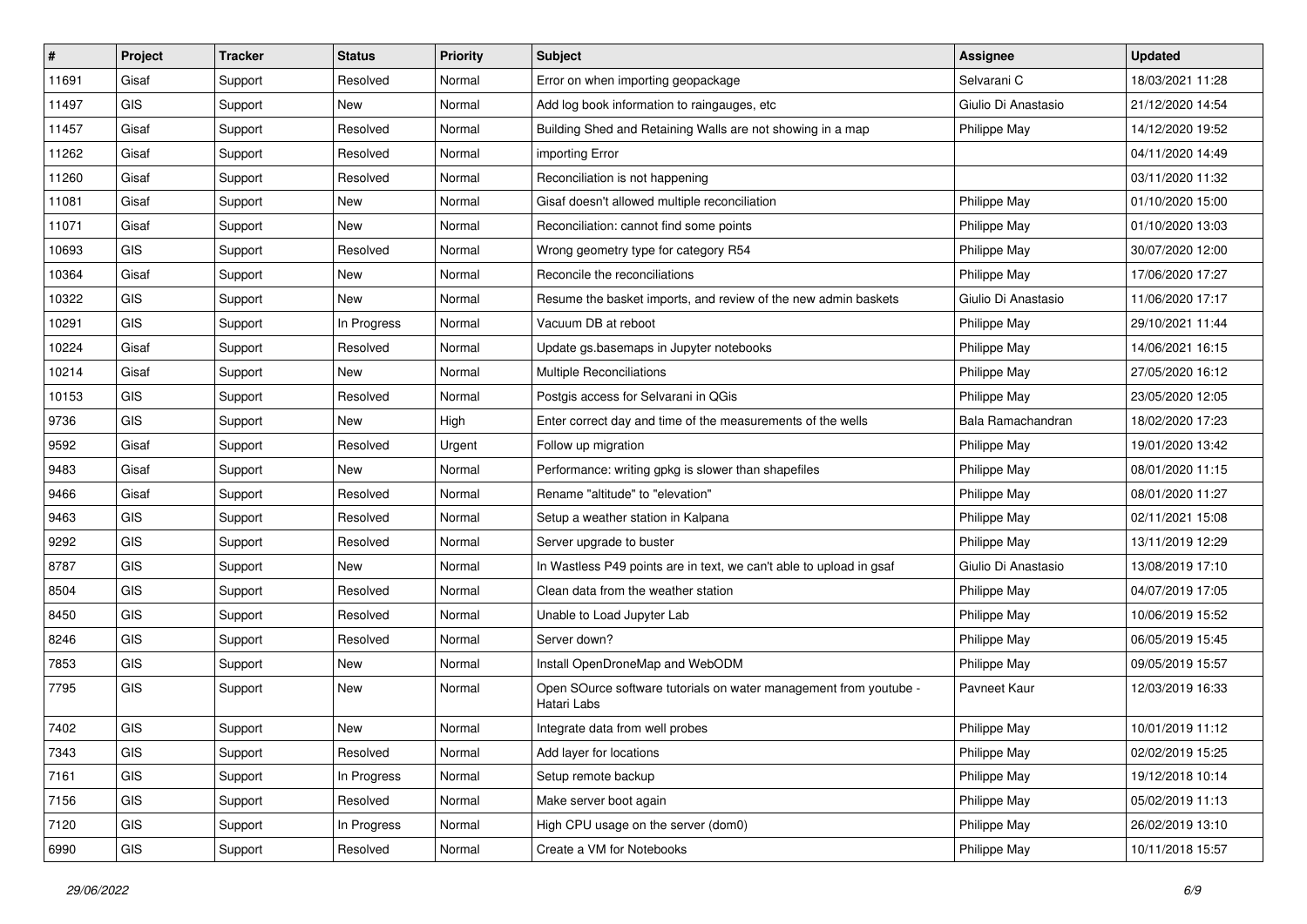| $\#$  | Project                                | <b>Tracker</b> | <b>Status</b> | <b>Priority</b> | Subject                                                                                    | Assignee            | <b>Updated</b>   |
|-------|----------------------------------------|----------------|---------------|-----------------|--------------------------------------------------------------------------------------------|---------------------|------------------|
| 6954  | GIS                                    | Support        | Resolved      | Normal          | Create a VM for DB                                                                         | Philippe May        | 10/11/2018 16:02 |
| 6907  | Gisaf                                  | Support        | New           | Low             | Study alternative for TileServer                                                           | Philippe May        | 11/01/2020 11:45 |
| 6769  | <b>GIS</b>                             | Support        | In Progress   | Normal          | Issue in the DXF conversion                                                                | Pavneet Kaur        | 04/10/2018 15:00 |
| 6494  | <b>GIS</b>                             | Support        | Resolved      | Normal          | Add CC copyright on data                                                                   | Philippe May        | 31/08/2018 21:19 |
| 6077  | <b>GIS</b>                             | Support        | New           | Normal          | AC in office                                                                               |                     | 23/06/2018 13:05 |
| 6070  | Gisaf                                  | Support        | New           | Normal          | A survey of 3D GIS Models                                                                  | Pavneet Kaur        | 05/02/2019 12:47 |
| 3410  | <b>GIS</b>                             | Support        | Resolved      | High            | Map website to http://water.auroville.org.in                                               | Philippe May        | 27/12/2016 22:41 |
| 13992 | <b>GIS</b>                             | Documentation  | New           | Normal          | Units for Wind speed in automatic weather stations                                         | Giulio Di Anastasio | 30/04/2022 19:37 |
| 12077 | <b>GIS</b>                             | Documentation  | New           | Normal          | Reorganize the Wiki                                                                        | Selvarani C         | 28/04/2021 17:39 |
| 11685 | <b>GIS</b>                             | Documentation  | New           | Normal          | Daily resampling of rainfall in CSR Weather Station - How is it calculated                 | Giulio Di Anastasio | 04/02/2021 11:14 |
| 11648 | Gisaf                                  | Documentation  | New           | Normal          | Styling categories                                                                         | Giulio Di Anastasio | 27/01/2021 16:02 |
| 11506 | <b>GIS</b>                             | Documentation  | New           | Normal          | Article on wells levels graphs                                                             | Philippe May        | 21/12/2020 16:41 |
| 11448 | <b>GIS</b>                             | Documentation  | New           | High            | Meaning of colors for wells in the map                                                     | Giulio Di Anastasio | 10/12/2020 11:34 |
| 10733 | <b>GIS</b>                             | Documentation  | New           | Normal          | Tags retained when the same geometry is replaced                                           |                     | 04/08/2020 16:16 |
| 10196 | <b>GIS</b>                             | Documentation  | <b>New</b>    | Normal          | Reconciliation of points in tables not at raw level. (Polygon, Line)                       | Giulio Di Anastasio | 26/05/2020 14:37 |
| 9735  | <b>GIS</b>                             | Documentation  | <b>New</b>    | Normal          | Disciplane farm well: wrong depth                                                          | Bala Ramachandran   | 18/02/2020 17:15 |
| 9552  | Gisaf                                  | Documentation  | Resolved      | Normal          | Weekly resampling - Starts on mondays                                                      | Philippe May        | 25/07/2020 17:12 |
| 9141  | <b>GIS</b>                             | Documentation  | New           | Normal          | AWS water supply data                                                                      |                     | 16/10/2019 12:52 |
| 8762  | <b>GIS</b>                             | Documentation  | New           | Normal          | Calculation of Run-off volume and Vegetation classification                                |                     | 05/08/2019 17:07 |
| 8070  | <b>GIS</b>                             | Documentation  | New           | Normal          | TIN based watershed models                                                                 |                     | 10/04/2019 15:31 |
| 7835  | <b>GIS</b>                             | Documentation  | Resolved      | Normal          | Adding and Using ESRI and other basemaps in QGIS.                                          | Debojyoti Mallick   | 06/03/2019 13:01 |
| 7813  | Gisaf                                  | Documentation  | Resolved      | Normal          | Including credits for ESRI basemap (Sat, Highways, Labels)                                 | Philippe May        | 05/03/2019 12:39 |
| 7762  | <b>GIS</b>                             | Documentation  | New           | Normal          | WEb resources for Open Drone Map                                                           | Giulio Di Anastasio | 25/02/2019 10:34 |
| 7645  | <b>GIS</b>                             | Documentation  | New           | Normal          | Documentation of health checks                                                             |                     | 18/02/2019 09:24 |
| 13115 | <b>GIS</b>                             | Task           | In Progress   | Urgent          | Server not working after power cut                                                         | Philippe May        | 29/10/2021 11:05 |
| 12288 | Geomatic<br>studio models<br>for Gisaf | Task           | Resolved      | Normal          | Wells water levels referenced to the mean sea level                                        | Giulio Di Anastasio | 08/06/2021 10:25 |
| 9127  | <b>GIS</b>                             | Task           | Resolved      | Normal          | Cross check                                                                                | Bala Ramachandran   | 20/11/2019 12:32 |
| 9119  | GIS                                    | Task           | Resolved      | Normal          | Individual/community well data                                                             | Meera Natarajan     | 23/10/2019 11:16 |
| 8746  | GIS                                    | Task           | New           | Normal          | Updating and Standardizing Symbology and Color for features in the AV<br>Geomatics Portal. | Debojyoti Mallick   | 02/08/2019 16:08 |
| 8567  | GIS                                    | Task           | New           | Normal          | Delaunay 2D and 3D triangulation using catchment points and their<br>elevations            | Debojyoti Mallick   | 03/07/2019 11:44 |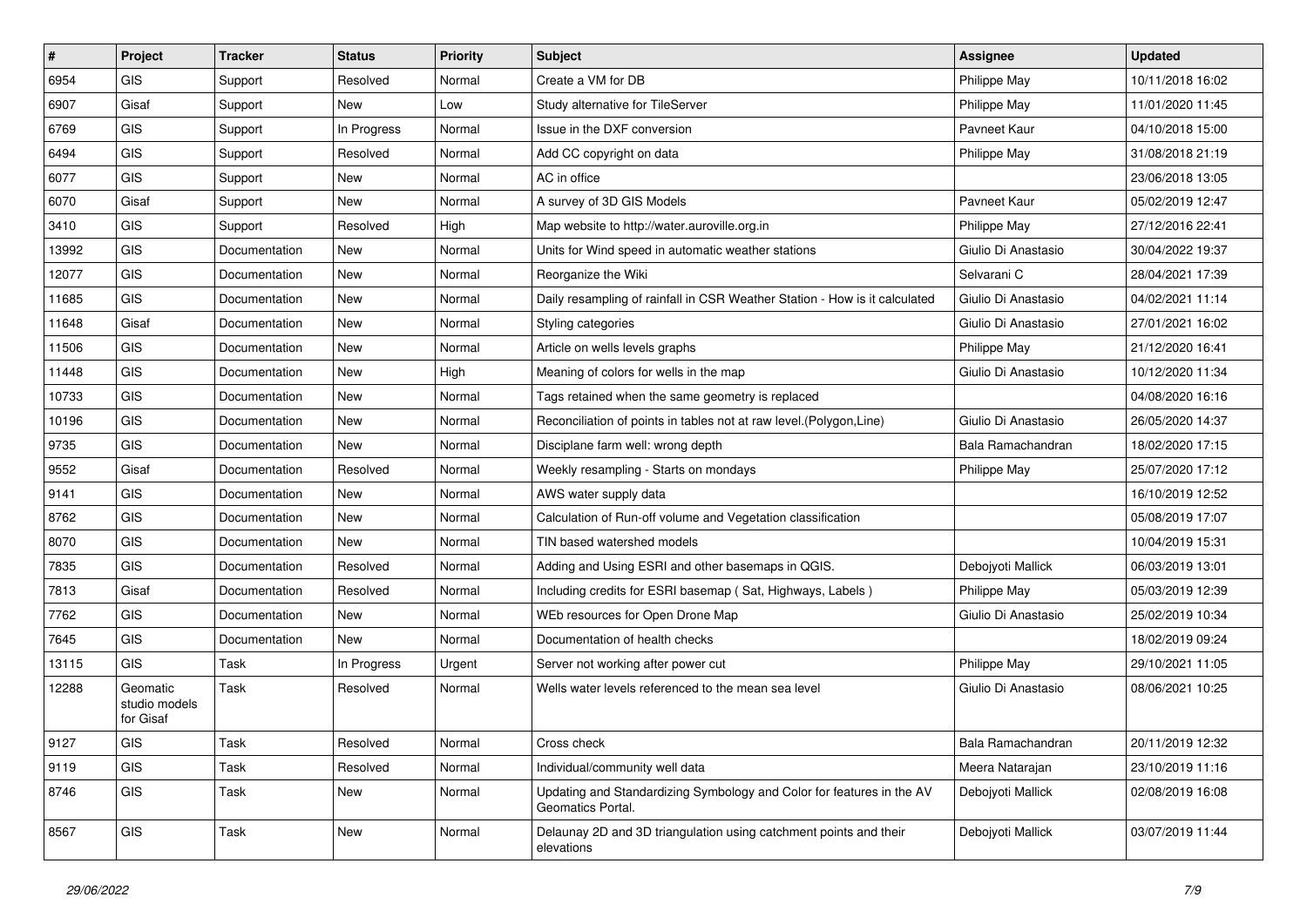| #    | Project                                | <b>Tracker</b> | <b>Status</b> | <b>Priority</b> | Subject                                                                                                              | Assignee                | <b>Updated</b>   |
|------|----------------------------------------|----------------|---------------|-----------------|----------------------------------------------------------------------------------------------------------------------|-------------------------|------------------|
| 8486 | GIS                                    | Task           | In Progress   | Normal          | Understanding how to generate a DSM (Digital Surface Model) or DEM<br>(Digital Elevation Model) using Survey Points. | Debojyoti Mallick       | 03/07/2019 11:44 |
| 8384 | GIS                                    | Task           | Feedback      | Normal          | Applying Topology Rules to Basins using QGIS 3.6.*                                                                   | Debojyoti Mallick       | 12/06/2019 16:43 |
| 8380 | GIS                                    | Task           | Feedback      | Normal          | Understanding Terrain Datasets for vector modelling of DTM using ArcGIS<br>concepts                                  | Debojyoti Mallick       | 07/06/2019 10:20 |
| 8303 | <b>GIS</b>                             | Task           | <b>New</b>    | High            | Health check up residential zone (Priority 1 list)                                                                   | Meera Natarajan         | 14/05/2019 11:29 |
| 8299 | GIS                                    | Task           | Resolved      | High            | Understanding The Things Network Fair Access Policy and Gateway<br>Limitations                                       | Deboivoti Mallick       | 27/05/2019 10:28 |
| 8287 | GIS                                    | Task           | Resolved      | Normal          | additional information to the template                                                                               | Meera Natarajan         | 24/05/2019 16:31 |
| 8096 | Geomatic<br>studio models<br>for Gisaf | Task           | Resolved      | Normal          | Creating a Gkpg/shp for elevation points in Basins with category as an<br>attribute                                  | Philippe May            | 24/05/2019 16:57 |
| 8016 | GIS                                    | Task           | <b>New</b>    | Normal          | Handling Exception in Python Scripts, Logging and Creating and<br>Publishing to a Git Repository                     | Debojyoti Mallick       | 03/05/2019 11:14 |
| 7984 | GIS                                    | Task           | Resolved      | Normal          | Understanding The Things Network and embedding it with Jupyter for Well<br>Data                                      | Debojyoti Mallick       | 29/03/2019 16:04 |
| 7936 | Geomatic<br>studio models<br>for Gisaf | Task           | Resolved      | Normal          | Add the wastewater type to the origin                                                                                | Philippe May            | 19/03/2019 23:56 |
| 7935 | Geomatic<br>studio models<br>for Gisaf | Task           | Resolved      | Normal          | Template components in order                                                                                         | Philippe May            | 20/03/2019 15:18 |
| 7913 | GIS                                    | Task           | New           | High            | Editing to be done in GISAF                                                                                          | Pavneet Kaur            | 15/03/2019 14:42 |
| 7858 | GIS                                    | Task           | <b>New</b>    | Normal          | Harvest data of wells to be entered in Gisaf                                                                         | Pavneet Kaur            | 08/03/2019 16:07 |
| 7857 | GIS                                    | Task           | New           | Normal          | Add new wells in gisaf                                                                                               | Pavneet Kaur            | 08/03/2019 16:06 |
| 7839 | GIS                                    | Task           | Resolved      | Normal          | Bush vs Bush Area - mismatch                                                                                         | Pushparaj Muthukrishnan | 23/03/2019 10:30 |
| 7836 | GIS                                    | Task           | <b>New</b>    | Normal          | Bobby well missing                                                                                                   | Pavneet Kaur            | 15/03/2019 15:04 |
| 7818 | GIS                                    | Task           | Resolved      | Normal          | Studying OGC services with Publish / Subscription for Open source forum.                                             | Debojyoti Mallick       | 29/03/2019 10:37 |
| 7814 | GIS                                    | Task           | Resolved      | Normal          | RTK coordinates of Drone targets                                                                                     | Pushparaj Muthukrishnan | 03/05/2019 11:35 |
| 7789 | <b>GIS</b>                             | Task           | New           | Normal          | Cross check Johnny's well id 54 EGB007 - DEPTH is not correct in Harvest<br>data                                     | Giulio Di Anastasio     | 27/02/2019 16:58 |
| 7786 | GIS                                    | Task           | Resolved      | Low             | To take a photo of Boundary Stone and position                                                                       | Pushparaj Muthukrishnan | 03/05/2019 11:36 |
| 7784 | GIS                                    | Task           | Resolved      | Immediate       | In Invocation Unpaved road is missing in gisaf                                                                       | Pushparaj Muthukrishnan | 23/03/2019 10:32 |
| 7778 | GIS                                    | Task           | Resolved      | Normal          | To fines the survey work in Sukhavati Community by 09/03/2019                                                        | Pushparaj Muthukrishnan | 03/05/2019 11:37 |
| 7746 | GIS                                    | Task           | New           | High            | Sacred Groves well                                                                                                   | Bala Ramachandran       | 05/03/2019 11:32 |
| 7734 | GIS                                    | Task           | New           | Normal          | Start surveying in Sukhavati                                                                                         | Ramkumar Sekar          | 25/02/2019 17:49 |
| 7732 | GIS                                    | Task           | Resolved      | Urgent          | Water level in Angad's well                                                                                          | Bala Ramachandran       | 23/02/2019 11:11 |